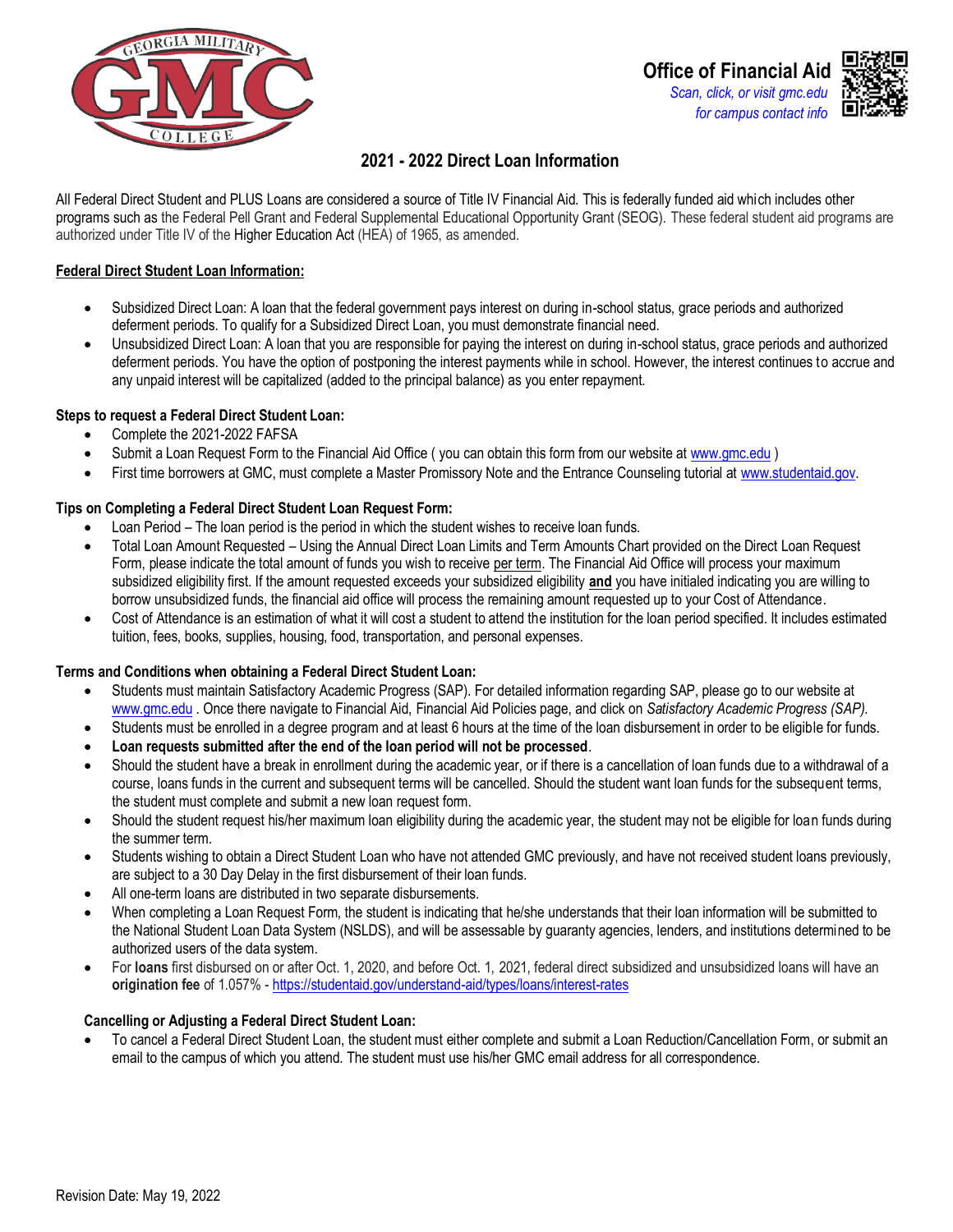|                                                                                              |                               | <b>Annual Student Loan Limits</b>        |                                                                                                                                    |
|----------------------------------------------------------------------------------------------|-------------------------------|------------------------------------------|------------------------------------------------------------------------------------------------------------------------------------|
| <b>Grade Level</b>                                                                           | <b>Base Amount</b>            | <b>Additional Unsubsidized Dependent</b> | <b>Additional Unsubsidized *Independent</b>                                                                                        |
| Freshman (0-44 credit hours)                                                                 | \$3,500                       | \$2,000                                  | \$6,000                                                                                                                            |
| Sophomore (45 + credit hours)                                                                | \$4,500<br>\$2,000<br>\$6,000 |                                          |                                                                                                                                    |
| Bachelor of Applied Science                                                                  | \$5,500                       | \$2,000<br>\$7,000                       |                                                                                                                                    |
|                                                                                              |                               |                                          | *Additional unsubsidized independent loan amounts also apply to dependent students whose parents are not eligible for a PLUS Loan* |
|                                                                                              |                               | <b>Aggregate Student Loan Limits</b>     |                                                                                                                                    |
| <b>Student Type</b>                                                                          |                               | <b>Total Amount</b>                      |                                                                                                                                    |
| Dependent Undergraduate                                                                      |                               | \$31,000                                 | No more than \$23,000 of which may be                                                                                              |
| Independent Undergraduate, Additional Degree<br>Undergraduate, or Post Baccalaureate Student |                               | \$57,500                                 | Subsidized Funds.                                                                                                                  |

### **Federal Direct PLUS Loan Information:**

PLUS loans are federal loans that graduate or professional degree students and parents of dependent undergraduate students can use to help pay education expenses. The U.S. Department of Education makes Direct PLUS Loans to eligible borrowers through schools participating in the *Direct Loan* Program.

### **Steps to take as a parent to request a Federal Direct PLUS Loan:**

- The student must complete the 2021-2022 FAFSA
- The parent must submit a PLUS Loan Authorization Form found in the financial section of our website at [www.gmc.edu](http://www.gmc.edu/) to the Financial Aid Office.
- A review of the parent's credit history is required. The parent may complete this step by requesting a PLUS loan a[t www.studentaid.gov.](http://www.studentaid.gov/) If the parent does not wish to complete the credit history online, GMC can complete this step on his/her behalf with the signed authorization form.
- If the parent is a first-time borrower at GMC, he/she must complete a Plus Master Promissory Note, found a[t www.studentaid.gov.](http://www.studentaid.gov/)

### **Tips on Completing a Federal Direct PLUS Loan Authorization Form:**

- Be sure to distinguish which section is designated for the student and parent.
- Loan Period The loan period is the period in which the borrower wishes to provide loan funds for their student
- Excess Loan Funds: The borrower must either select Option A to disburse any PLUS Loan proceeds in excess of the student's account balance directly to the borrower, Or, Option B – to disburse any PLUS Loan proceeds in excess of the student's account balance directly to the student.
- Should the borrower wish to receive the excess loan funds directly and their address is different than that of the student's, then the borrower must complete the Address Section at the bottom of the PLUS Loan Authorization Form.

#### **Terms and Conditions when obtaining a Federal Direct PLUS Loan:**

- The U.S. Department of Education is the *lender*.
- The borrower must not have an *adverse credit history*.
	- $\circ$  If the PLUS loan is denied based on an adverse credit history, the parent may secure an approved endorser or appeal based on extenuating circumstances. If the PLUS loan is subsequently approved after meeting one of these conditions, the parent must complete PLUS loan entrance counseling before funds can be disbursed. Se[e www.studentaid.gov](http://www.studentaid.gov/) for additional information.
- The maximum loan amount is the student's cost of attendance (determined by the school) minus any other financial aid received.
- The student must be enrolled at least half-time (6 credit hours) per quarter to be eligible.
- All funds will be credited to the student's account first, with any remaining balance refunded to either the parent or student.
- Only parents or step-parents are permitted to apply for a PLUS Loan.
- The borrower may cancel a portion or the entire PLUS Loan, even after the funds have been disbursed.
- When completing a PLUS Loan Authorization Form, the borrower is indicating that he/she understands that their loan information will be submitted to the National Student Loan Data System (NSLDS), and will be assessable by guaranty agencies, lenders, and institutions determined to be authorized users of the data system.
- Should the student have a break in enrollment, the borrower must complete a new PLUS Loan Authorization Form, and may be subject to a new credit check depending on the prior credit check's expiration date.
- For **parent plus loans** first disbursed on or after October 1, 2020, and before October 1, 2021, will carry an **origination fee** of 4.228% <https://studentaid.gov/understand-aid/types/loans/interest-rates>

### **Cancelling or Adjusting a Federal Direct PLUS Loan:**

• To cancel a Federal Direct PLUS Loan, the borrower must complete and submit a Loan Reduction/Cancellation Form.